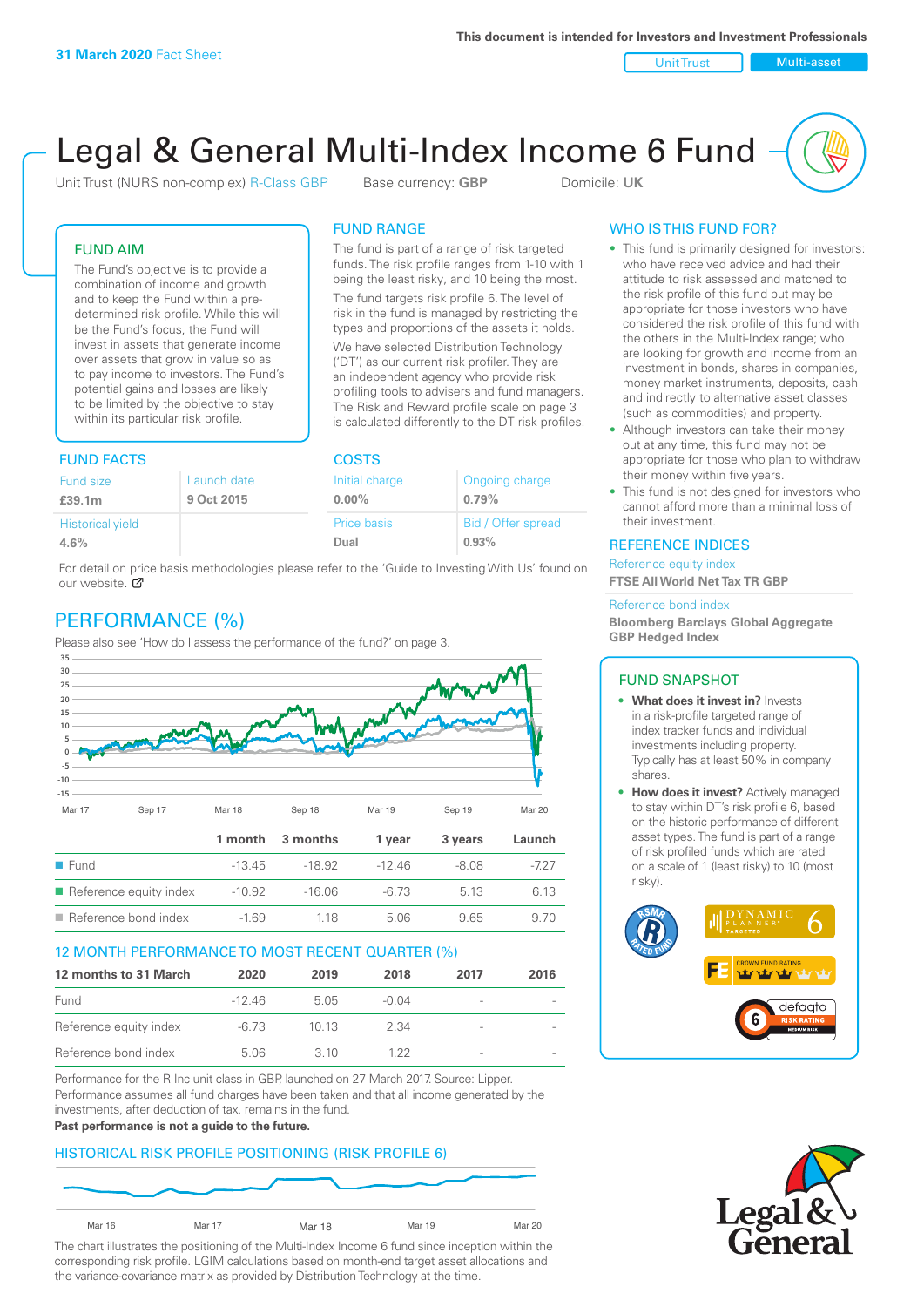# Legal & General Multi-Index Income 6 Fund

Unit Trust (NURS non-complex) R-Class GBP

# PORTFOLIO BREAKDOWN

All data source LGIM unless otherwise stated. Totals may not sum due to rounding.





#### FUND MANAGERS

The fund managers have responsibility for managing the multi-index fund range. They are part of the Multi-Asset Funds (MAF) team in LGIM. This team focuses on designing and managing multi-asset funds that are tailored to match the specific objectives of various client types. The team sits within a wider Asset Allocation team which combines both depth of experience with a broad range of expertise from different fields, including fund management, investment consulting and risk management roles.

# TOP 10 HOLDINGS (%)

| <b>L&amp;G UK Index Trust</b>                                    | 12.0 |
|------------------------------------------------------------------|------|
| L&G Emerging Markets Government Bond (US\$) Index Fund           | 9.1  |
| L&G Emerging Markets Government Bond (Local Currency) Index Fund | 8.6  |
| iShares UK Dividend UCITS ETF                                    | 8.3  |
| L&G High Income Trust                                            | 6.9  |
| L&G Global Emerging Markets Index Fund                           | 5.3  |
| L&G US Index Trust                                               | 4.9  |
| L&G European Index Trust                                         | 4.8  |
| L&G Pacific Index Trust                                          | 4.7  |
| L&G Global Listed Infrastructure Index Fund                      | 3.9  |

**Important:** Due to exceptional market conditions, spreads are currently volatile and may be higher than indicated. To see the latest spread visit www. legalandgeneral.com/chargesandfees